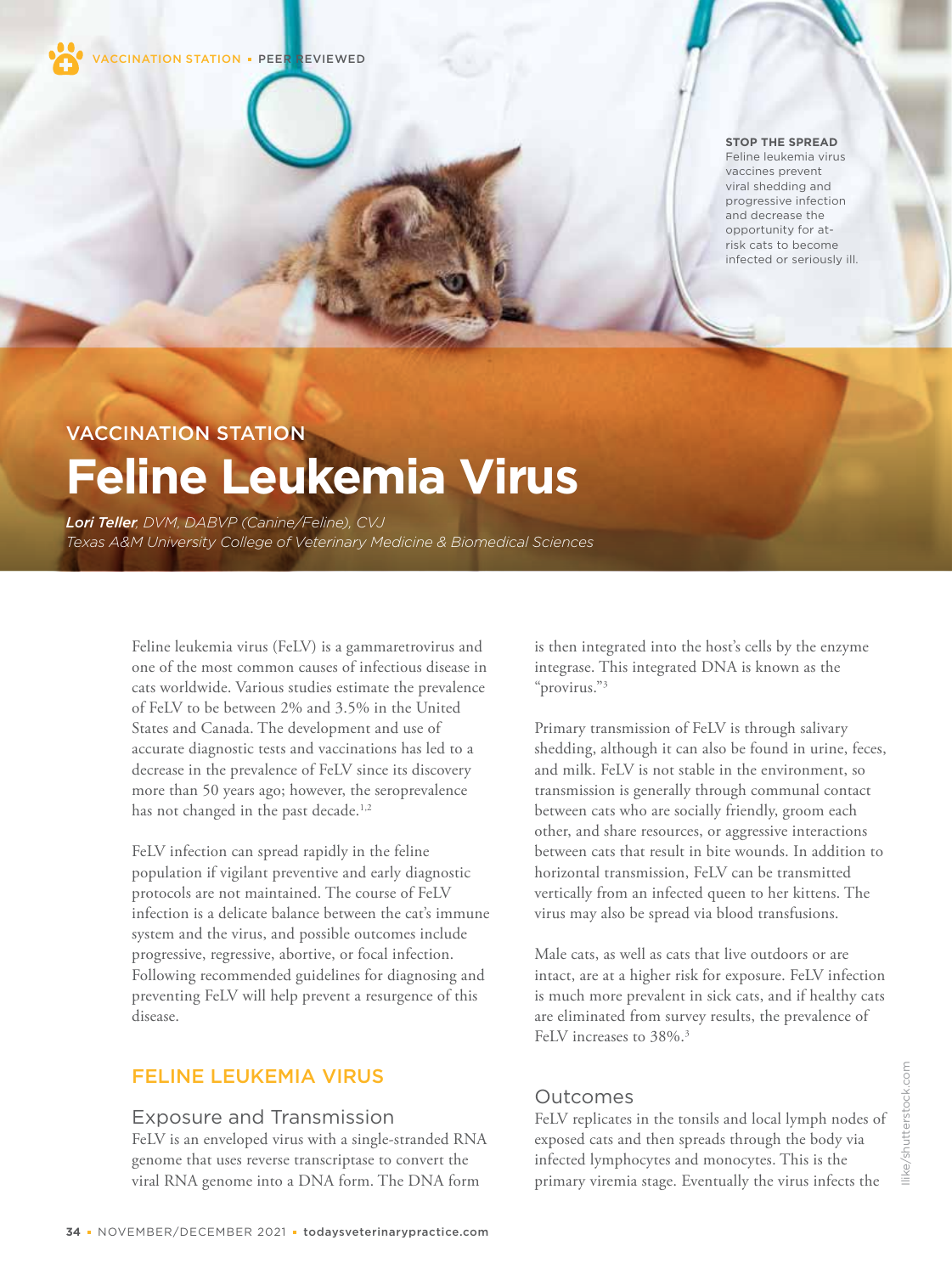

bone marrow and is integrated into neutrophils and platelets, which then circulate in the bloodstream. This is the secondary viremia stage. $1,4$ 

While cats of all ages can become infected with FeLV, kittens are much more likely to develop a progressive infection. Cats with progressive FeLV infections are persistently viremic, constantly shed millions of viral particles in their saliva, and are an infection risk to other cats. They should be kept separately from FeLV-naïve cats, even if the infected cat appears otherwise healthy. Cats with progressive FeLV infections are most likely to develop FeLV-associated disease, such as lymphoma, bone marrow disorders, immune-mediated diseases, or susceptibility to secondary infections. These cats frequently die within 3 years of diagnosis.3,5

Older cats usually develop a regressive or abortive infection, and if they develop a progressive infection, they appear to have milder signs.3 Cats diagnosed with a regressive infection have recovered from the primary viremia and generally avoid infection of the bone marrow. Antigenemia typically clears within 3 months, though the FeLV provirus still circulates in peripheral blood. These cats usually do not develop FeLVassociated disease, although the potential exists for the virus to be reactivated if the cat becomes immunocompromised, and viral shedding could recur.<sup>4</sup> The potential for reactivation decreases over time after exposure, although it is never completely eliminated.<sup>3</sup>

Cats with an abortive FeLV infection can be harder to diagnose. The virus is contained before provirus integration takes place, and the cats never become viremic. These cats develop FeLV-neutralizing antibodies and a strong immunity to FeLV. They will not develop FeLV-associated disease, and they have the same life expectancy as cats that have never been exposed to FeLV.<sup>3</sup>

Focal or atypical FeLV infections are very rare and can be challenging to diagnose because they may cause discordant test results. A queen with a focal infection in the mammary glands could pass the infection to her kittens during nursing. The neonates may then develop fading kitten syndrome and die soon after birth.<sup>5</sup>

# Diagnostic Tests and Interpretation

A variety of tests are available to diagnose FeLV, and it is important to understand what the results signify to

FeLV infection can spread rapidly in the feline population if vigilant preventive and early diagnostic protocols are not maintained.

determine a prognosis and management plan for an infected cat. The American Association of Feline Practitioners (AAFP) recommends screening all cats for FeLV at any of the points listed in **BOX 1**.

Most point-of-care (POC) tests are based on enzymelinked immunosorbent assay or rapid immunomigration methodologies. If a cat tests positive on a POC test, additional testing is recommended, particularly if the cat is considered at low risk for infection. Repeated testing may be needed to determine if a cat has progressive or regressive infection.<sup>1</sup> A cat with a regressive infection will generally no longer test positive on a POC test within 12 weeks of exposure to FeLV.

An FeLV provirus DNA polymerase chain reaction (PCR) test can be done to confirm a positive POC test or to help differentiate between progressive and regressive infection. Cats with regressive, abortive, or focal infections usually have high levels of anti-FeLV antibodies.3 Neither maternal antibodies nor FeLV vaccines interfere with POC screening tests, although a

#### **BOX 1 When to Screen Cats for Feline Leukemia Virus (FeLV)**<sup>6</sup>

- At time of acquisition
- **Before initial vaccination against FeLV**
- After exposure to an infected cat
- **When clinically ill**
- **Before introducing a new cat to an** environment
- To diagnose potential FeLV shedders in a multicat environment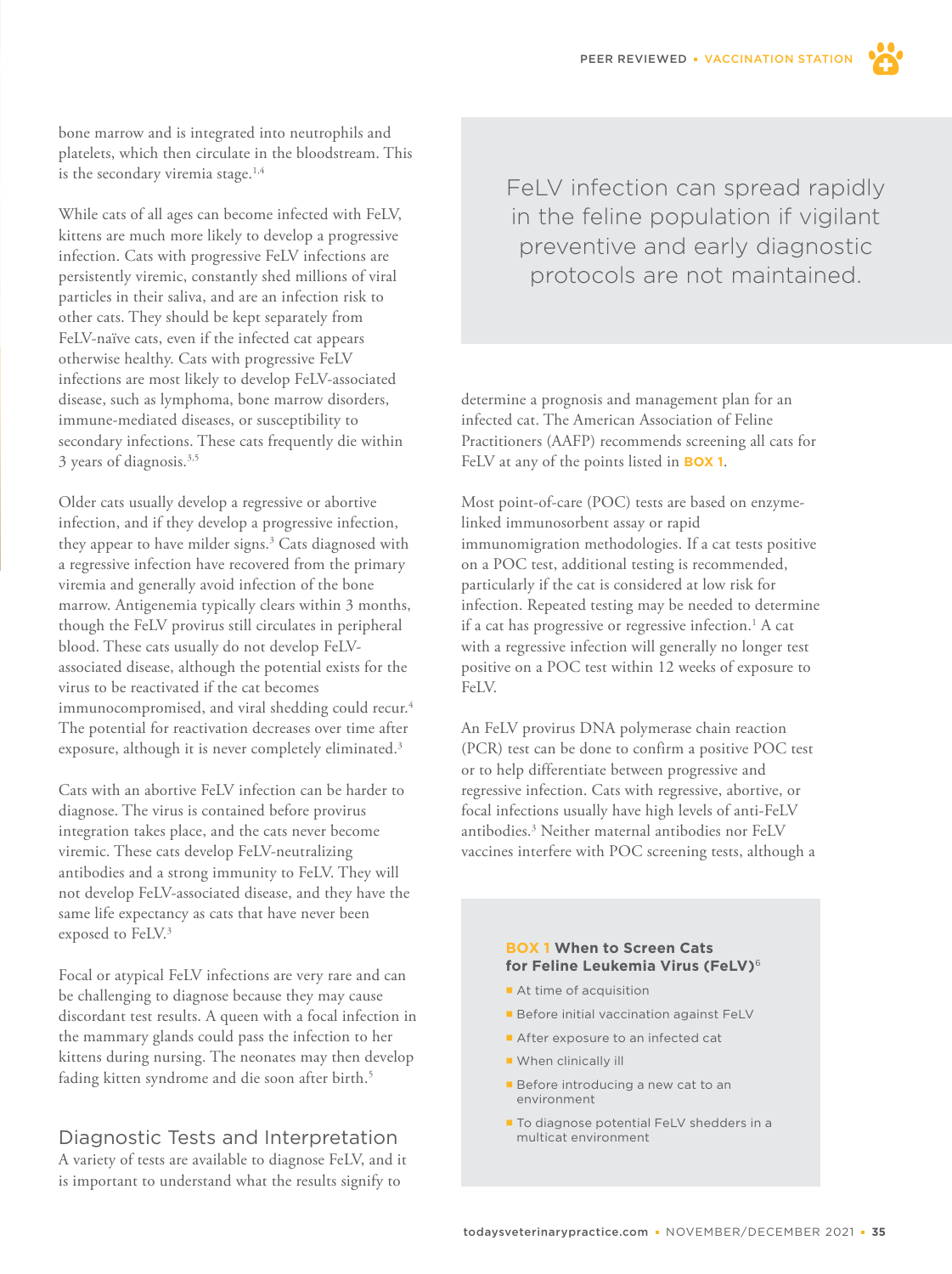blood sample collected immediately after FeLV vaccine administration may contain FeLV antigen from the vaccine itself; therefore, blood samples should be collected before vaccination.<sup>5</sup>

## VACCINES

Vaccinating cats against FeLV contributed to the decrease in disease prevalence. Unvaccinated cats with bite wounds are 7.5 times more likely to be infected with FeLV than vaccinated cats with bite wounds, suggesting that FeLV vaccination provides some level of protection.<sup>1</sup> It is most likely, based on current studies, that FeLV vaccines prevent antigenemia and progressive infection, although they do not prevent proviral integration. In general, vaccinated cats appear to be protected from FeLV-associated disease and the related shortened lifespan.<sup>5</sup>

## Types and Efficacy

Several types of FeLV vaccines are available (**BOX 2**), but their relative efficacy remains controversial. Inactivated vaccines contain a "killed" version of FeLV, so the virus cannot replicate in the host. They contain adjuvants that help to promote an adequate immune response. Adjuvants have been implicated in adverse reactions, though the evidence is mixed.<sup>6</sup> Recombinant vaccines encode a part of an immunogenic FeLV antigen that undergoes limited replication in the host and stimulates a protective immune response. They may trigger a more rapid onset of immunity, and they do not contain adjuvant. Conflicting evidence in the literature regarding the efficacy and safety of inactivated versus recombinant vaccines makes it difficult to recommend one type over the other.<sup>6</sup>

Published vaccine efficacy trials are funded by manufacturers, and challenge testing protocols vary

#### **BOX 2 Types of Available Feline Leukemia Virus Vaccines**

- Adjuvanted inactivated whole virus vaccine
- **Recombinant subunit vaccine**
- Genetically engineered subunit recombinant canarypox vector vaccine

widely among studies.5 One study divided a group of cats into control and vaccinated groups and then used methylprednisolone to suppress the immune system before challenging with FeLV. Another study challenged the control and vaccinated groups with intraperitoneal injections of FeLV.7,8 Neither study approximates real-world exposure. Other studies determined efficacy by measuring for the presence or absence of antigenemia, level of proviral loads, or presence of anti-FeLV antibodies.<sup>9,10</sup> No study has definitively shown that one type of vaccine is superior. Independent studies with standardized challenge and testing protocols are needed to determine if one type of vaccine is truly more efficacious than another.

Duration of immunity (DOI) is also difficult to know. Several studies have shown that the DOI is at least 12 months, and in many cases, it is 24 to 36 months.<sup>1,5</sup>

All cats should be tested before vaccination. There is no benefit to vaccinating cats that have FeLV, and unnecessary vaccinations carry risk. If a vaccinated cat's status is unknown before immunization and the cat later develops a progressive infection, the vaccine's efficacy could be inappropriately questioned and vaccine failure may be incorrectly assumed.<sup>1</sup>

# Administration Schedule

Feline vaccines are divided into core (recommended for every cat) and non-core. FeLV vaccines are considered core for kittens and non-core for adults; therefore, each cat's health status, lifestyle, environment, and risk factors should be evaluated annually to determine if the cat should be vaccinated against FeLV.

In kittens and at-risk adult cats, the AAFP recommends that the FeLV vaccine initially be administered as 2 doses given 3 to 4 weeks apart, starting at 8 weeks of age, then as a single dose in 1 year. After that, cats at high risk should be revaccinated annually (unless product licensure indicates a longer interval). Cats at low risk may be vaccinated every 2 to 3 years, and cats at minimal risk do not need to be revaccinated.6

## Adverse Events

Post-vaccination adverse events are rare in cats. The most common adverse events are lethargy, fever, decreased appetite, and inflammation at the vaccination site. Anaphylaxis is very rare and may manifest as vomiting, diarrhea, respiratory distress, pruritus, facial